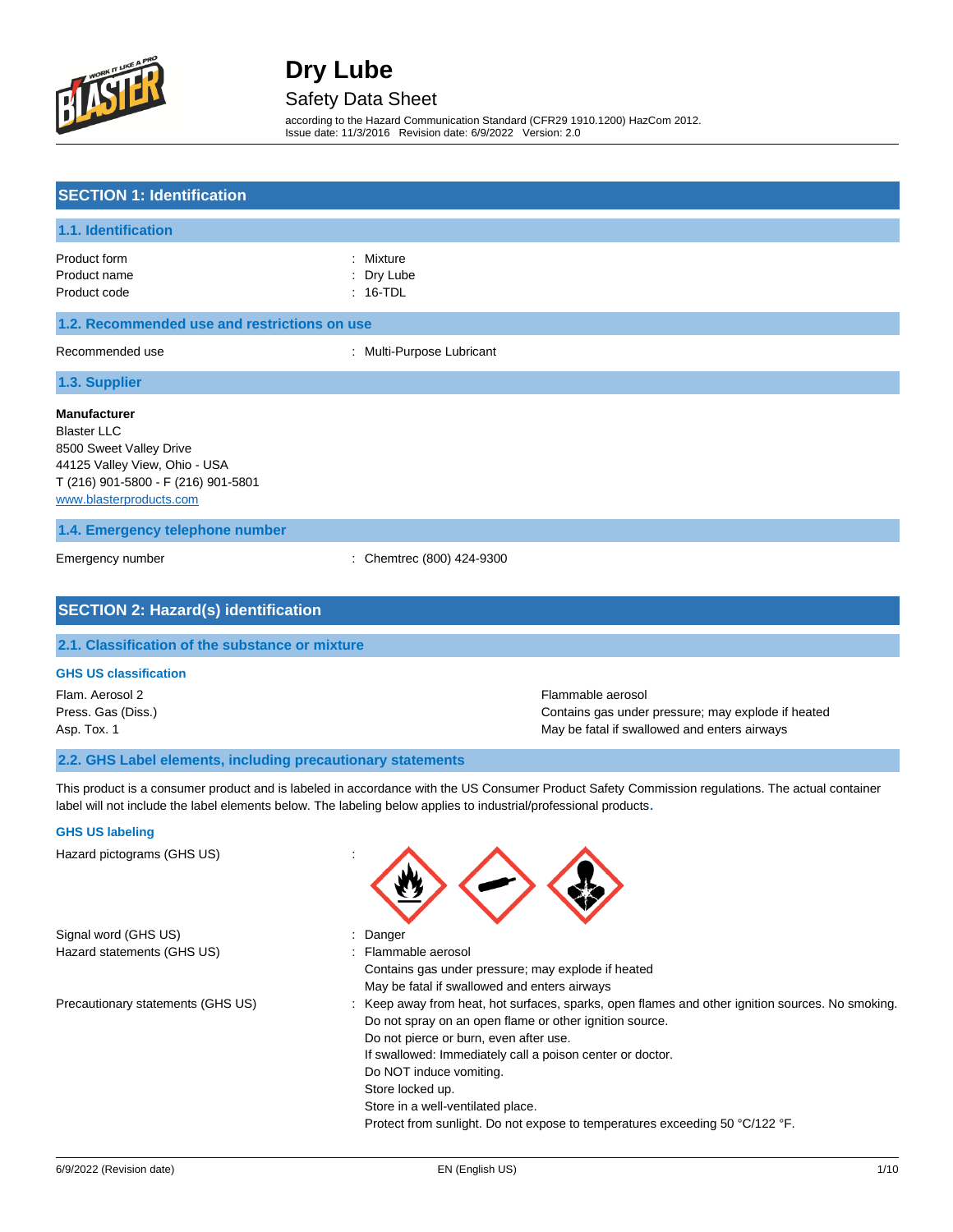#### Safety Data Sheet

according to the Hazard Communication Standard (CFR29 1910.1200) HazCom 2012.

Dispose of contents/container to hazardous or special waste collection point, in accordance with local, regional, national and/or international regulation.

### **2.3. Other hazards which do not result in classification**

No additional information available

**2.4. Unknown acute toxicity (GHS US)**

Not applicable

### **SECTION 3: Composition/Information on ingredients**

#### **3.1. Substances**

#### Not applicable

#### **3.2. Mixtures**

| <b>Name</b>                                                                 | <b>Product identifier</b> | $\frac{9}{6}$ | <b>Classification</b><br>according to the<br><b>Hazard Communication</b><br><b>Standard (CFR29</b><br>1910.1200) HazCom<br>2012. |
|-----------------------------------------------------------------------------|---------------------------|---------------|----------------------------------------------------------------------------------------------------------------------------------|
| Distillates, petroleum, light distillate hydrotreating process, low-boiling | CAS-No.: 68410-97-9       | $80 - 100$    | Flam. Lig. 1;H224<br>Asp. Tox. 1; H304                                                                                           |
| Carbon dioxide                                                              | CAS-No.: 124-38-9         | $1 - 5$       | Press. Gas (Comp.); H280                                                                                                         |
| Aluminum oxide (Al2O3)                                                      | CAS-No.: 1344-28-1        | $1 - 5$       | Not classified                                                                                                                   |
| Cyclohexane                                                                 | CAS-No.: 110-82-7         | $1 - 5$       | Flam. Lig. 2; H225<br>Skin Irrit. 2:H315<br>STOT SE 3;H336<br>Asp. Tox. 1; H304                                                  |

\*Chemical name, CAS number and/or exact concentration have been withheld as a trade secret Full text of hazard classes and H-statements : see section 16

| <b>SECTION 4: First-aid measures</b>                                     |                                                                                                                                                                                             |  |  |
|--------------------------------------------------------------------------|---------------------------------------------------------------------------------------------------------------------------------------------------------------------------------------------|--|--|
| 4.1. Description of first aid measures                                   |                                                                                                                                                                                             |  |  |
| First-aid measures after inhalation                                      | : If breathing is difficult, remove victim to fresh air and keep at rest in a position comfortable for<br>breathing. Get medical advice/attention if you feel unwell.                       |  |  |
| First-aid measures after skin contact                                    | : If irritation occurs, flush skin with plenty of water. Get medical attention if irritation persists.                                                                                      |  |  |
| First-aid measures after eye contact                                     | : In case of contact, immediately flush eyes with plenty of water for at least 15 minutes. If easy to<br>do, remove contact lenses, if worn. If irritation persists, get medical attention. |  |  |
| First-aid measures after ingestion                                       | : IF SWALLOWED: Immediately call a POISON CENTER or doctor/physician. Do NOT induce<br>vomiting.                                                                                            |  |  |
| 4.2. Most important symptoms and effects (acute and delayed)             |                                                                                                                                                                                             |  |  |
| Symptoms/effects after inhalation<br>Symptoms/effects after skin contact | : May cause respiratory irritation.<br>: May cause skin irritation. Symptoms may include redness, drying, defatting and cracking of the<br>skin.                                            |  |  |
| Symptoms/effects after eye contact                                       | : May cause eye irritation. Symptoms may include discomfort or pain, excess blinking and tear<br>production, with possible redness and swelling.                                            |  |  |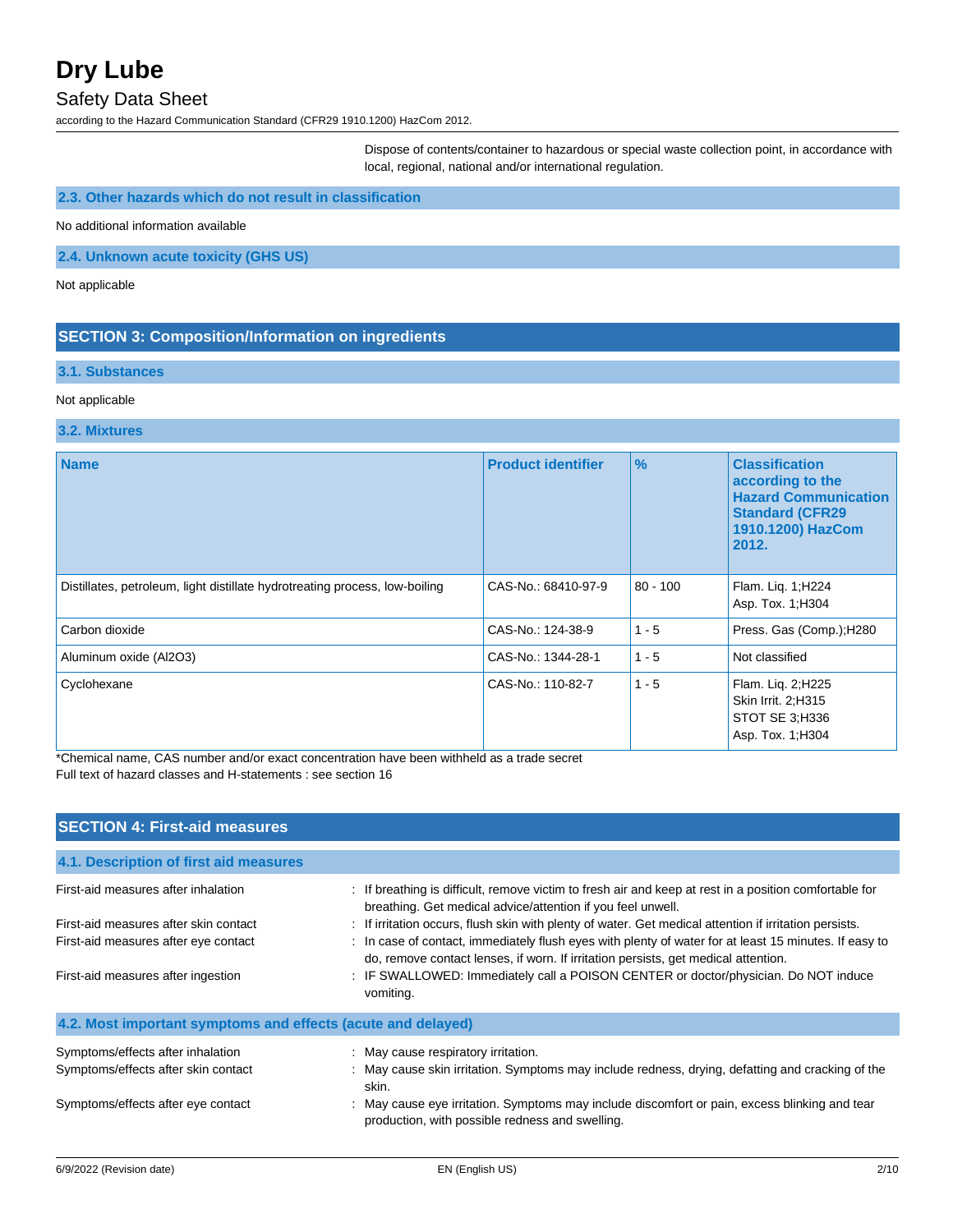## Safety Data Sheet

according to the Hazard Communication Standard (CFR29 1910.1200) HazCom 2012.

Symptoms/effects after ingestion : May be fatal if swallowed and enters airways. This product may be aspirated into the lungs and cause chemical pneumonitis. May cause stomach distress, nausea or vomiting.

### **4.3. Immediate medical attention and special treatment, if necessary**

Symptoms may not appear immediately. In case of accident or if you feel unwell, seek medical advice immediately (show the label or SDS where possible).

| <b>SECTION 5: Fire-fighting measures</b>                            |                                                                                                                                                                                                                                                                                                                                                              |
|---------------------------------------------------------------------|--------------------------------------------------------------------------------------------------------------------------------------------------------------------------------------------------------------------------------------------------------------------------------------------------------------------------------------------------------------|
| 5.1. Suitable (and unsuitable) extinguishing media                  |                                                                                                                                                                                                                                                                                                                                                              |
| Suitable extinguishing media<br>Unsuitable extinguishing media      | : Carbon dioxide, dry chemical, halons. Foam.<br>: Do not use water jet.                                                                                                                                                                                                                                                                                     |
| 5.2. Specific hazards arising from the chemical                     |                                                                                                                                                                                                                                                                                                                                                              |
| Fire hazard<br><b>Explosion hazard</b>                              | : Flammable aerosol. Products of combustion may include, and are not limited to: oxides of<br>carbon. Oxides of nitrogen.<br>Heat may build pressure, rupturing closed containers, spreading fire and increasing risk of burns<br>and injuries.                                                                                                              |
| 5.3. Special protective equipment and precautions for fire-fighters |                                                                                                                                                                                                                                                                                                                                                              |
| Firefighting instructions<br>Protection during firefighting         | : DO NOT fight fire when fire reaches explosives. Evacuate area.<br>Keep upwind of fire. Wear full fire fighting turn-out gear (full Bunker gear) and respiratory<br>protection (SCBA). Vapors may be heavier than air and may travel along the ground to a distant<br>ignition source and flash back. Use water spray to keep fire-exposed containers cool. |

| <b>SECTION 6: Accidental release measures</b>                            |                                                                                                                                                                                                                                                                                  |  |  |
|--------------------------------------------------------------------------|----------------------------------------------------------------------------------------------------------------------------------------------------------------------------------------------------------------------------------------------------------------------------------|--|--|
| 6.1. Personal precautions, protective equipment and emergency procedures |                                                                                                                                                                                                                                                                                  |  |  |
| General measures                                                         | : Use personal protection recommended in Section 8. Isolate the hazard area and deny entry to<br>unnecessary and unprotected personnel. Isolate from fire, if possible, without unnecessary risk.<br>Remove ignition sources. Use special care to avoid static electric charges. |  |  |
| 6.1.1. For non-emergency personnel                                       |                                                                                                                                                                                                                                                                                  |  |  |
| No additional information available                                      |                                                                                                                                                                                                                                                                                  |  |  |
| 6.1.2. For emergency responders                                          |                                                                                                                                                                                                                                                                                  |  |  |
| No additional information available                                      |                                                                                                                                                                                                                                                                                  |  |  |
| <b>6.2. Environmental precautions</b>                                    |                                                                                                                                                                                                                                                                                  |  |  |
| No additional information available                                      |                                                                                                                                                                                                                                                                                  |  |  |
| 6.3. Methods and material for containment and cleaning up                |                                                                                                                                                                                                                                                                                  |  |  |
| For containment                                                          | : Contain and/or absorb spill with inert material (e.g. sand, vermiculite), then place in a suitable<br>container. Do not flush to sewer or allow to enter waterways. Use appropriate Personal<br>Protective Equipment (PPE).                                                    |  |  |
| Methods for cleaning up                                                  | Scoop up material and place in a disposal container. Provide ventilation.                                                                                                                                                                                                        |  |  |
| 6.4. Reference to other sections                                         |                                                                                                                                                                                                                                                                                  |  |  |

See section 8 for further information on protective clothing and equipment and section 13 for advice on waste disposal.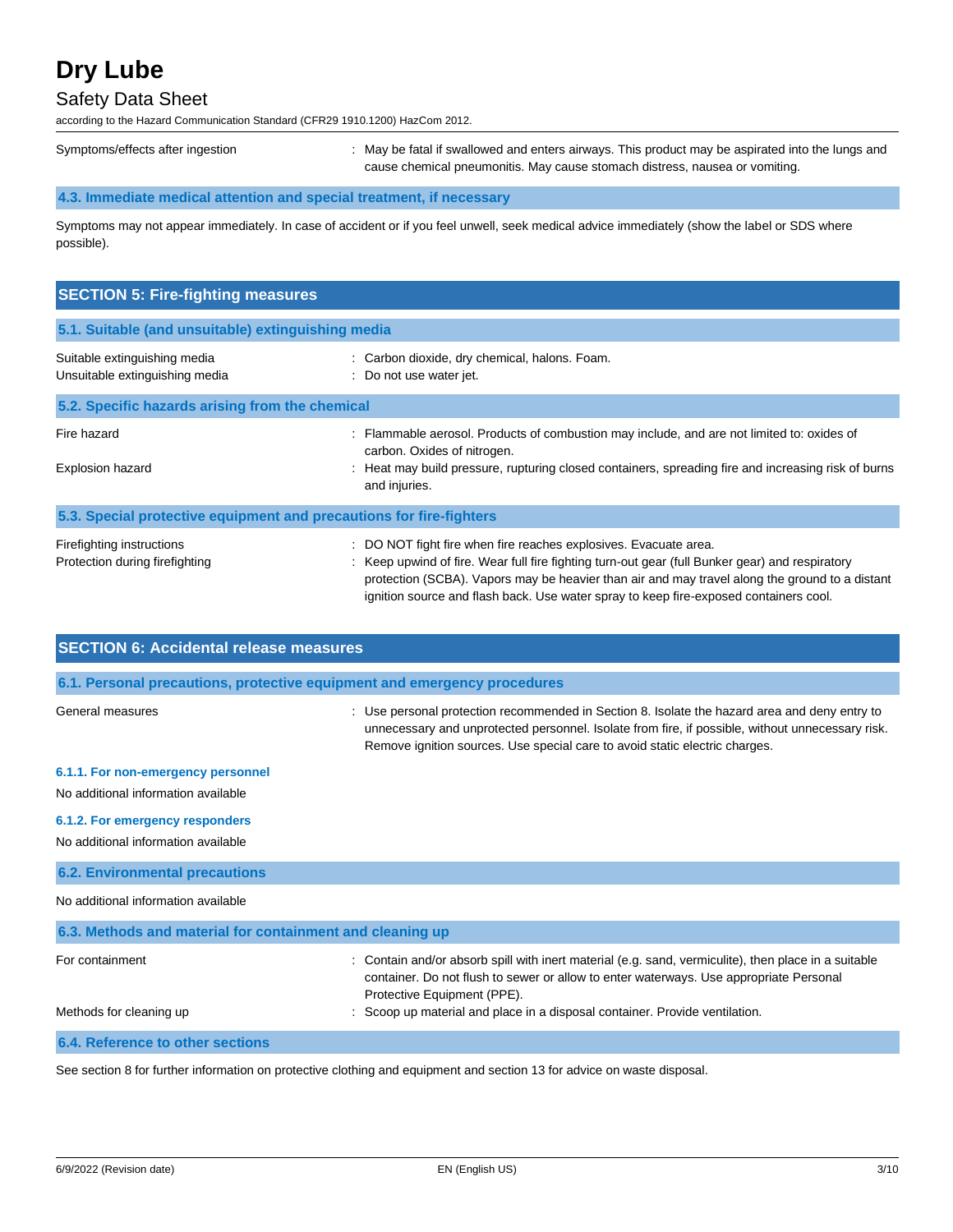## Safety Data Sheet

according to the Hazard Communication Standard (CFR29 1910.1200) HazCom 2012.

| <b>SECTION 7: Handling and storage</b>                            |                                                                                                                                                                                                                                                                                                                                                                                                                                                                  |
|-------------------------------------------------------------------|------------------------------------------------------------------------------------------------------------------------------------------------------------------------------------------------------------------------------------------------------------------------------------------------------------------------------------------------------------------------------------------------------------------------------------------------------------------|
| 7.1. Precautions for safe handling                                |                                                                                                                                                                                                                                                                                                                                                                                                                                                                  |
| Additional hazards when processed                                 | : Hazardous waste due to potential risk of explosion. Do not pierce or burn, even after use. Keep<br>away from sources of ignition - No smoking.                                                                                                                                                                                                                                                                                                                 |
| Precautions for safe handling                                     | : Do not spray on an open flame or other ignition source. Keep away from sources of ignition - No<br>smoking. Use non-sparking tools. Use explosion-proof equipment. Take precautionary measures<br>against static discharge. Avoid contact with skin and eyes. Do not swallow. Do not breathe gas,<br>fumes, vapour or spray. When using do not eat, drink or smoke. Use only outdoors or in a well-<br>ventilated area. Do not pierce or burn, even after use. |
| Hygiene measures                                                  | : Launder contaminated clothing before reuse. Wash hands before eating, drinking, or smoking.                                                                                                                                                                                                                                                                                                                                                                    |
| 7.2. Conditions for safe storage, including any incompatibilities |                                                                                                                                                                                                                                                                                                                                                                                                                                                                  |
| Technical measures                                                | : Proper grounding procedures to avoid static electricity should be followed.                                                                                                                                                                                                                                                                                                                                                                                    |
| Storage conditions                                                | : Keep locked up and out of reach of children. Do not expose to temperatures exceeding 50 $^{\circ}$ C/<br>122 °F. Store away from direct sunlight or other heat sources. Keep in fireproof place.                                                                                                                                                                                                                                                               |
| Storage area                                                      | : Store in a well-ventilated place.                                                                                                                                                                                                                                                                                                                                                                                                                              |

## **SECTION 8: Exposure controls/personal protection**

## **8.1. Control parameters**

| Drv Lube-2022                                     |                        |  |
|---------------------------------------------------|------------------------|--|
| No additional information available               |                        |  |
| <b>Cyclohexane (110-82-7)</b>                     |                        |  |
| <b>USA - ACGIH - Occupational Exposure Limits</b> |                        |  |
| ACGIH OEL TWA [ppm]                               | $100$ ppm              |  |
| <b>USA - OSHA - Occupational Exposure Limits</b>  |                        |  |
| OSHA PEL (TWA) [1]                                | 1050 mg/m <sup>3</sup> |  |
| OSHA PEL (TWA) [2]                                | 300 ppm                |  |
| <b>USA - IDLH - Occupational Exposure Limits</b>  |                        |  |
| IDLH [ppm]                                        | 1300 ppm (10% LEL)     |  |
| <b>USA - NIOSH - Occupational Exposure Limits</b> |                        |  |
| NIOSH REL (TWA)                                   | 1050 mg/m <sup>3</sup> |  |
| NIOSH REL TWA [ppm]                               | 300 ppm                |  |
| Carbon dioxide (124-38-9)                         |                        |  |
| <b>USA - ACGIH - Occupational Exposure Limits</b> |                        |  |
| ACGIH OEL TWA [ppm]                               | 5000 ppm               |  |
| ACGIH OEL STEL [ppm]                              | 30000 ppm              |  |
| <b>USA - OSHA - Occupational Exposure Limits</b>  |                        |  |
| OSHA PEL (TWA) [1]                                | 9000 mg/m <sup>3</sup> |  |
| OSHA PEL (TWA) [2]                                | 5000 ppm               |  |
| <b>USA - IDLH - Occupational Exposure Limits</b>  |                        |  |
| IDLH [ppm]                                        | 40000 ppm              |  |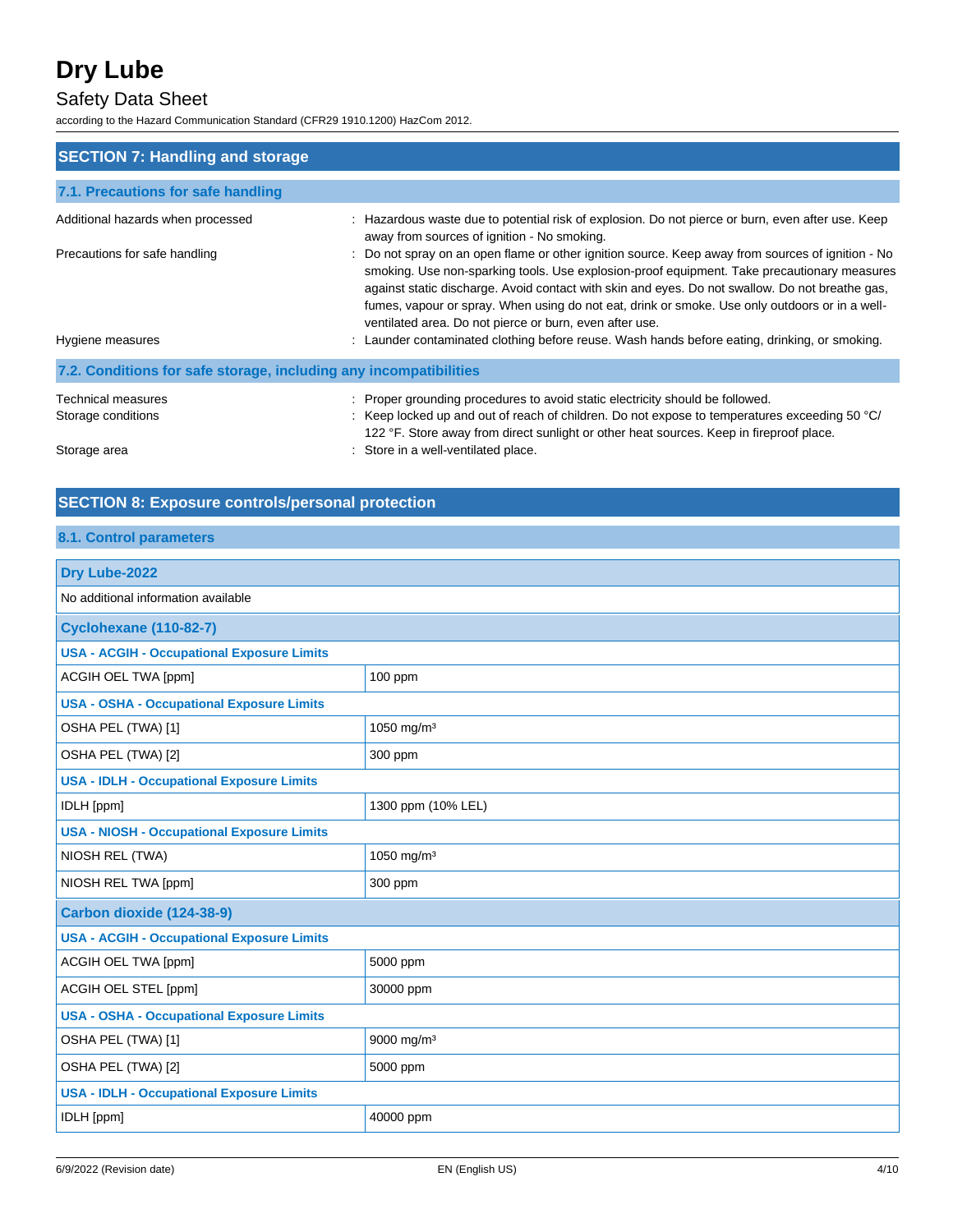## Safety Data Sheet

according to the Hazard Communication Standard (CFR29 1910.1200) HazCom 2012.

| Carbon dioxide (124-38-9)                                                                                                                                                                                                                   |                                                                                                                                 |  |  |
|---------------------------------------------------------------------------------------------------------------------------------------------------------------------------------------------------------------------------------------------|---------------------------------------------------------------------------------------------------------------------------------|--|--|
| <b>USA - NIOSH - Occupational Exposure Limits</b>                                                                                                                                                                                           |                                                                                                                                 |  |  |
| NIOSH REL (TWA)                                                                                                                                                                                                                             | 9000 mg/m <sup>3</sup>                                                                                                          |  |  |
| NIOSH REL TWA [ppm]                                                                                                                                                                                                                         | 5000 ppm                                                                                                                        |  |  |
| NIOSH REL (STEL)                                                                                                                                                                                                                            | 54000 mg/m <sup>3</sup>                                                                                                         |  |  |
| NIOSH REL STEL [ppm]                                                                                                                                                                                                                        | 30000 ppm                                                                                                                       |  |  |
| <b>Aluminum oxide (Al2O3) (1344-28-1)</b>                                                                                                                                                                                                   |                                                                                                                                 |  |  |
| <b>USA - OSHA - Occupational Exposure Limits</b>                                                                                                                                                                                            |                                                                                                                                 |  |  |
| OSHA PEL (TWA) [1]                                                                                                                                                                                                                          | 15 mg/m <sup>3</sup> (total dust)<br>5 mg/m <sup>3</sup> (respirable fraction)                                                  |  |  |
| Distillates, petroleum, light distillate hydrotreating process, low-boiling (68410-97-9)                                                                                                                                                    |                                                                                                                                 |  |  |
| No additional information available                                                                                                                                                                                                         |                                                                                                                                 |  |  |
| 8.2. Appropriate engineering controls                                                                                                                                                                                                       |                                                                                                                                 |  |  |
| Appropriate engineering controls                                                                                                                                                                                                            | : Use ventilation adequate to keep exposures (airborne levels of dust, fume, vapor, etc.) below<br>recommended exposure limits. |  |  |
| Environmental exposure controls                                                                                                                                                                                                             | : Maintain levels below Community environmental protection thresholds.                                                          |  |  |
| 8.3. Individual protection measures/Personal protective equipment                                                                                                                                                                           |                                                                                                                                 |  |  |
| Hand protection:                                                                                                                                                                                                                            |                                                                                                                                 |  |  |
| Wear chemically resistant protective gloves.                                                                                                                                                                                                |                                                                                                                                 |  |  |
| Eye protection:                                                                                                                                                                                                                             |                                                                                                                                 |  |  |
| Safety glasses or goggles are recommended when using product.                                                                                                                                                                               |                                                                                                                                 |  |  |
| Skin and body protection:                                                                                                                                                                                                                   |                                                                                                                                 |  |  |
| Wear suitable protective clothing                                                                                                                                                                                                           |                                                                                                                                 |  |  |
| <b>Respiratory protection:</b>                                                                                                                                                                                                              |                                                                                                                                 |  |  |
| In case of insufficient ventilation, wear suitable respiratory equipment. Respirator selection must be based on known or anticipated exposure levels, the<br>hazards of the product and the safe working limits of the selected respirator. |                                                                                                                                 |  |  |
| Other information.                                                                                                                                                                                                                          |                                                                                                                                 |  |  |

#### **Other information:**

Do not eat, smoke or drink where material is handled, processed or stored. Wash hands carefully before eating or smoking. Handle according to established industrial hygiene and safety practices.

### **9.1. Information on basic physical and chemical properties**

| Physical state | : Liquid                    |
|----------------|-----------------------------|
| Appearance     | : Hazy. Aerosol.            |
| Color          | : Clear                     |
| Odor           | : Mild aliphatic            |
| Odor threshold | : No data available         |
| рH             | : No data available         |
| Melting point  | : No data available         |
| Freezing point | : No data available         |
| Boiling point  | : $90 - 98$ °C (195-208 °F) |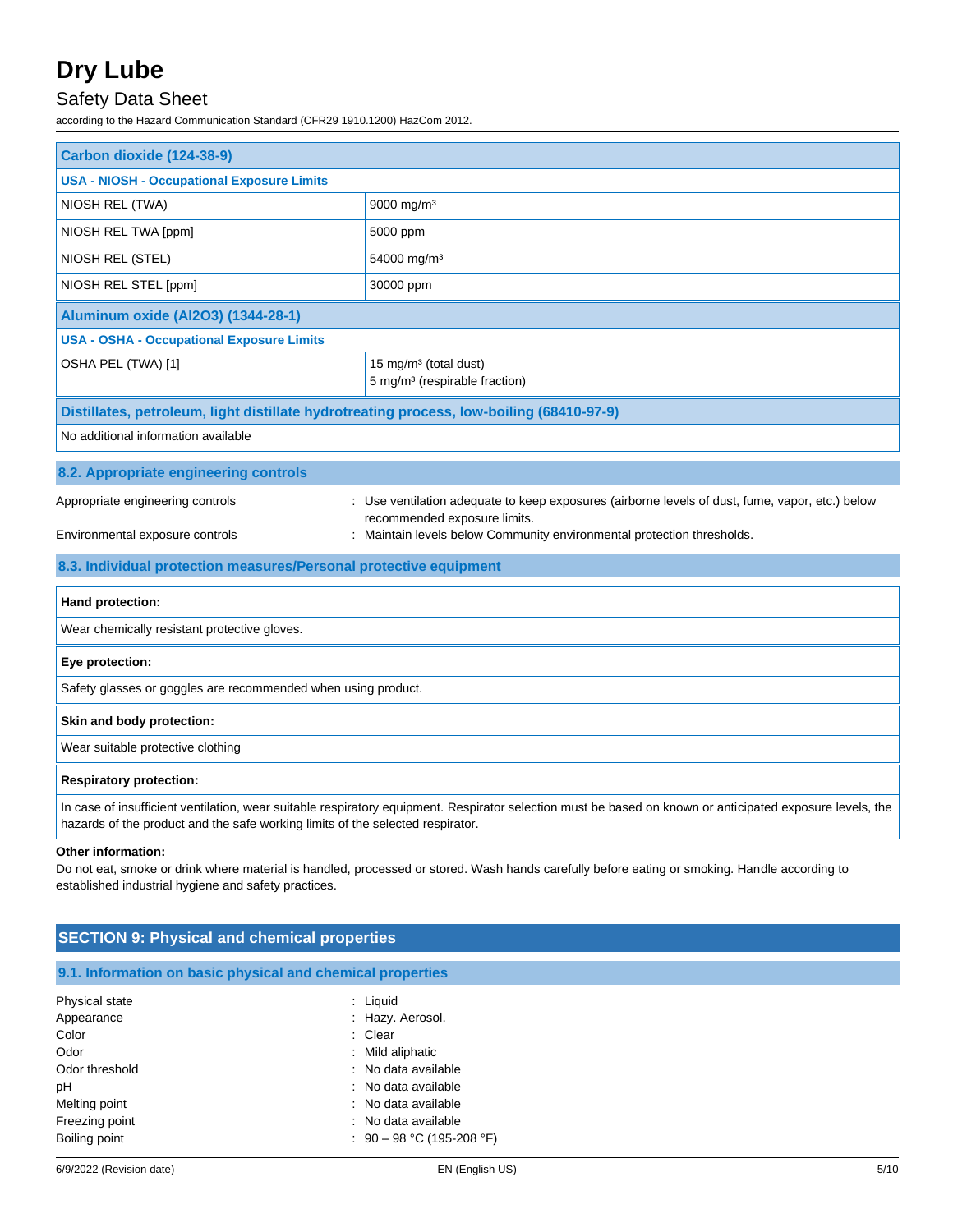## Safety Data Sheet

according to the Hazard Communication Standard (CFR29 1910.1200) HazCom 2012.

|  | Flash point<br>Relative evaporation rate (butyl acetate=1)<br>Flammability (solid, gas)<br>Vapor pressure<br>Relative vapor density at 20 °C<br>Relative density<br>Solubility<br>Partition coefficient n-octanol/water<br>Auto-ignition temperature<br>Decomposition temperature<br>Viscosity, kinematic<br>Viscosity, dynamic<br><b>Explosion limits</b><br>Explosive properties<br>Oxidizing properties | : $-8 °C$ (14.6 °F)<br>: No data available<br>: Flammable aerosol.<br>: No data available<br>: No data available<br>: 0.81<br>: No data available<br>: No data available<br>: No data available<br>: No data available<br>∴ No data available.<br>: No data available<br>: No data available<br>: No data available<br>: No data available |
|--|------------------------------------------------------------------------------------------------------------------------------------------------------------------------------------------------------------------------------------------------------------------------------------------------------------------------------------------------------------------------------------------------------------|--------------------------------------------------------------------------------------------------------------------------------------------------------------------------------------------------------------------------------------------------------------------------------------------------------------------------------------------|
|--|------------------------------------------------------------------------------------------------------------------------------------------------------------------------------------------------------------------------------------------------------------------------------------------------------------------------------------------------------------------------------------------------------------|--------------------------------------------------------------------------------------------------------------------------------------------------------------------------------------------------------------------------------------------------------------------------------------------------------------------------------------------|

### **9.2. Other information**

| Heat of Combustion      | : 24 kJ/g       |
|-------------------------|-----------------|
| <b>Flame Projection</b> | $:$ > 21 inches |
| Flashback               | : Yes           |

### **SECTION 10: Stability and reactivity**

#### **10.1. Reactivity**

No dangerous reaction known under conditions of normal use.

#### **10.2. Chemical stability**

Stable under normal storage conditions. Flammable aerosol. Contents under pressure. Container may explode if heated. Do not puncture. Do not burn. Extreme risk of explosion by shock, friction, fire or other sources of ignition.

**10.3. Possibility of hazardous reactions**

No dangerous reaction known under conditions of normal use.

**10.4. Conditions to avoid**

Sources of ignition. Heat. Incompatible materials.

#### **10.5. Incompatible materials**

Strong oxidizing agents.

**10.6. Hazardous decomposition products**

May include, and are not limited to: oxides of carbon. Oxides of nitrogen.

| <b>SECTION 11: Toxicological information</b>                                    |                                                                                           |
|---------------------------------------------------------------------------------|-------------------------------------------------------------------------------------------|
| 11.1. Information on toxicological effects                                      |                                                                                           |
| Acute toxicity (oral)<br>Acute toxicity (dermal)<br>Acute toxicity (inhalation) | Not classified<br>: Not classified<br>: Not classified                                    |
| Cyclohexane (110-82-7)                                                          |                                                                                           |
| LD50 oral rat                                                                   | > 5000 mg/kg body weight Animal: rat, Guideline: OECD Guideline 401 (Acute Oral Toxicity) |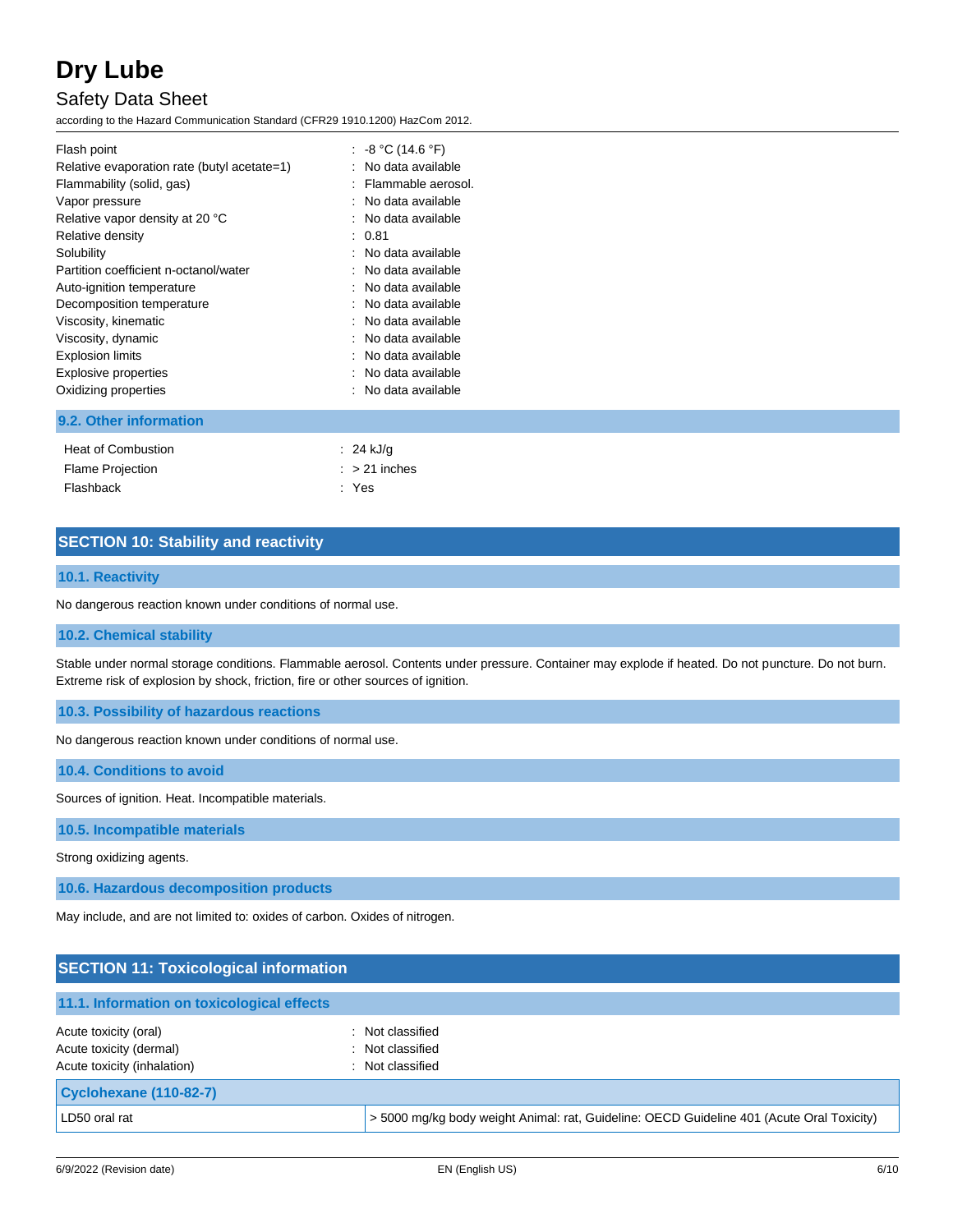## Safety Data Sheet

according to the Hazard Communication Standard (CFR29 1910.1200) HazCom 2012.

| <b>Cyclohexane (110-82-7)</b>                                                                                  |                                                                                                                                                                                                                                                                                                |
|----------------------------------------------------------------------------------------------------------------|------------------------------------------------------------------------------------------------------------------------------------------------------------------------------------------------------------------------------------------------------------------------------------------------|
| LD50 dermal rabbit                                                                                             | > 2000 mg/kg body weight Animal: rabbit, Guideline: OECD Guideline 402 (Acute Dermal<br>Toxicity)                                                                                                                                                                                              |
| LC50 inhalation rat                                                                                            | > 32.88 mg/l air Animal: rat, Guideline: OECD Guideline 403 (Acute Inhalation Toxicity)                                                                                                                                                                                                        |
| Aluminum oxide (Al2O3) (1344-28-1)                                                                             |                                                                                                                                                                                                                                                                                                |
| LD50 oral rat                                                                                                  | > 5000 mg/kg                                                                                                                                                                                                                                                                                   |
| Distillates, petroleum, light distillate hydrotreating process, low-boiling (68410-97-9)                       |                                                                                                                                                                                                                                                                                                |
| LD50 oral rat                                                                                                  | 5170 mg/kg                                                                                                                                                                                                                                                                                     |
| LD50 dermal rabbit                                                                                             | > 3000 mg/kg                                                                                                                                                                                                                                                                                   |
| LC50 inhalation rat                                                                                            | > 12408 ppm/4h                                                                                                                                                                                                                                                                                 |
| ATE US (oral)                                                                                                  | 5170 mg/kg body weight                                                                                                                                                                                                                                                                         |
| Skin corrosion/irritation<br>Serious eye damage/irritation<br>Respiratory or skin sensitization                | Not classified<br>Not classified<br>Not classified                                                                                                                                                                                                                                             |
| Germ cell mutagenicity                                                                                         | Not classified                                                                                                                                                                                                                                                                                 |
| Carcinogenicity                                                                                                | Not classified                                                                                                                                                                                                                                                                                 |
| Reproductive toxicity                                                                                          | Not classified                                                                                                                                                                                                                                                                                 |
| Aluminum oxide (Al2O3) (1344-28-1)                                                                             |                                                                                                                                                                                                                                                                                                |
| NOAEL (animal/male, F0/P)                                                                                      | 1000 mg/kg body weight Animal: rat, Animal sex: male, Guideline: OECD Guideline 422<br>(Combined Repeated Dose Toxicity Study with the Reproduction / Developmental Toxicity<br>Screening Test)                                                                                                |
| STOT-single exposure                                                                                           | : Not classified                                                                                                                                                                                                                                                                               |
| <b>Cyclohexane (110-82-7)</b>                                                                                  |                                                                                                                                                                                                                                                                                                |
| STOT-single exposure                                                                                           | May cause drowsiness or dizziness.                                                                                                                                                                                                                                                             |
| STOT-repeated exposure                                                                                         | : Not classified                                                                                                                                                                                                                                                                               |
| <b>Aluminum oxide (Al2O3) (1344-28-1)</b>                                                                      |                                                                                                                                                                                                                                                                                                |
| LOAEC (inhalation, rat, dust/mist/fume, 90 days)                                                               | 0.015 mg/l air Animal: rat, Guideline: OECD Guideline 452 (Chronic Toxicity Studies)                                                                                                                                                                                                           |
| NOAEC (inhalation.rat.dust/mist/fume.90 days)                                                                  | 0.07 mg/l air Animal: rat, Guideline: OECD Guideline 413 (Subchronic Inhalation Toxicity: 90-<br>Day Study)                                                                                                                                                                                    |
| Aspiration hazard<br>Viscosity, kinematic                                                                      | : May be fatal if swallowed and enters airways.<br>: No data available                                                                                                                                                                                                                         |
| <b>Cyclohexane (110-82-7)</b>                                                                                  |                                                                                                                                                                                                                                                                                                |
| Viscosity, kinematic                                                                                           | 1.161 $mm^{2}/s$                                                                                                                                                                                                                                                                               |
| Carbon dioxide (124-38-9)                                                                                      |                                                                                                                                                                                                                                                                                                |
| Vaporizer                                                                                                      | Aerosol                                                                                                                                                                                                                                                                                        |
| Distillates, petroleum, light distillate hydrotreating process, low-boiling (68410-97-9)                       |                                                                                                                                                                                                                                                                                                |
| Viscosity, kinematic                                                                                           | < 1 mm <sup>2</sup> /s Temp.: 'other:37.8°C' Parameter: 'kinematic viscosity (in mm <sup>2</sup> /s)'                                                                                                                                                                                          |
| Hydrocarbon                                                                                                    | Yes                                                                                                                                                                                                                                                                                            |
| Symptoms/effects after inhalation<br>Symptoms/effects after skin contact<br>Symptoms/effects after eye contact | May cause respiratory irritation.<br>May cause skin irritation. Symptoms may include redness, drying, defatting and cracking of the<br>skin.<br>May cause eye irritation. Symptoms may include discomfort or pain, excess blinking and tear<br>production, with possible redness and swelling. |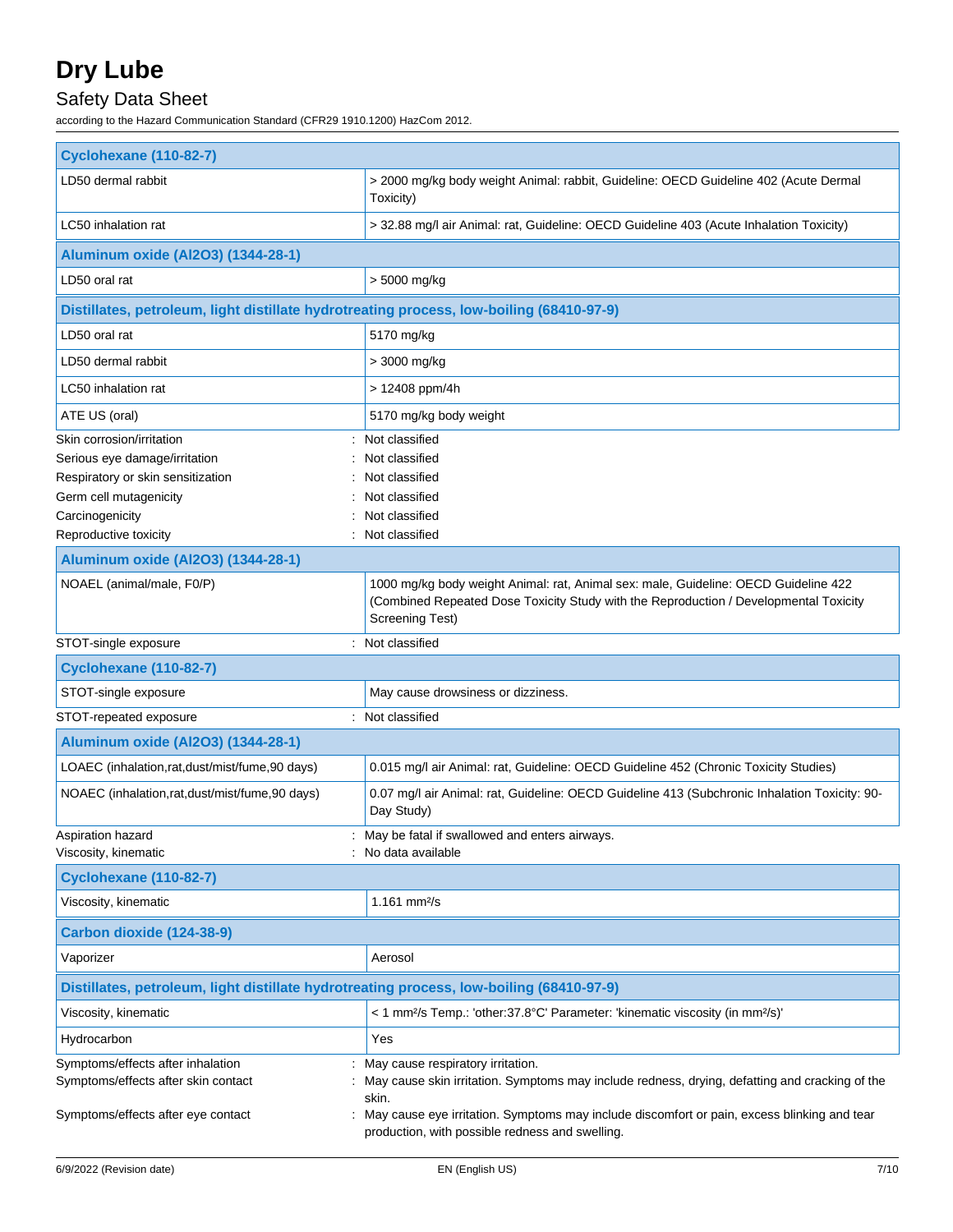### Safety Data Sheet

according to the Hazard Communication Standard (CFR29 1910.1200) HazCom 2012.

| Symptoms/effects after ingestion | May be fatal if swallowed and enters airways. This product may be aspirated into the lungs and |
|----------------------------------|------------------------------------------------------------------------------------------------|
|                                  | cause chemical pneumonitis. May cause stomach distress, nausea or vomiting.                    |
| Other information                | Likely routes of exposure: ingestion, inhalation, skin and eye.                                |

### **SECTION 12: Ecological information**

### **12.1. Toxicity**

| Ecology - general                  | May cause long-term adverse effects in the aquatic environment.                                                                               |
|------------------------------------|-----------------------------------------------------------------------------------------------------------------------------------------------|
| <b>Cyclohexane (110-82-7)</b>      |                                                                                                                                               |
| LC50 - Fish [1]                    | 4.53 mg/l Test organisms (species): Pimephales promelas                                                                                       |
| EC50 - Crustacea [1]               | 0.9 mg/l Test organisms (species): Daphnia magna                                                                                              |
| LC50 - Fish [2]                    | 23.03 - 42.07 mg/l (Exposure time: 96 h - Species: Pimephales promelas [static])                                                              |
| EC50 72h - Algae [1]               | 3.4 mg/l Test organisms (species): Pseudokirchneriella subcapitata (previous names:<br>Raphidocelis subcapitata, Selenastrum capricornutum)   |
| EC50 72h - Algae [2]               | 9.317 mg/l Test organisms (species): Pseudokirchneriella subcapitata (previous names:<br>Raphidocelis subcapitata, Selenastrum capricornutum) |
| Aluminum oxide (Al2O3) (1344-28-1) |                                                                                                                                               |
| EC50 72h - Algae [1]               | 1.05 mg/l Test organisms (species): Pseudokirchneriella subcapitata (previous names:<br>Raphidocelis subcapitata, Selenastrum capricornutum)  |
| EC50 72h - Algae [2]               | 0.2 mg/l Test organisms (species): Pseudokirchneriella subcapitata (previous names:<br>Raphidocelis subcapitata, Selenastrum capricornutum)   |

## **12.2. Persistence and degradability**

| Dry Lube-2022                         |                      |
|---------------------------------------|----------------------|
| Persistence and degradability         | Not established.     |
| 12.3. Bioaccumulative potential       |                      |
| Dry Lube-2022                         |                      |
| Bioaccumulative potential             | Not established.     |
| <b>Cyclohexane (110-82-7)</b>         |                      |
| Partition coefficient n-octanol/water | 3.44                 |
| Carbon dioxide (124-38-9)             |                      |
| BCF - Fish [1]                        | (no bioaccumulation) |
| 12.4. Mobility in soil                |                      |

No additional information available

**12.5. Other adverse effects**

No additional information available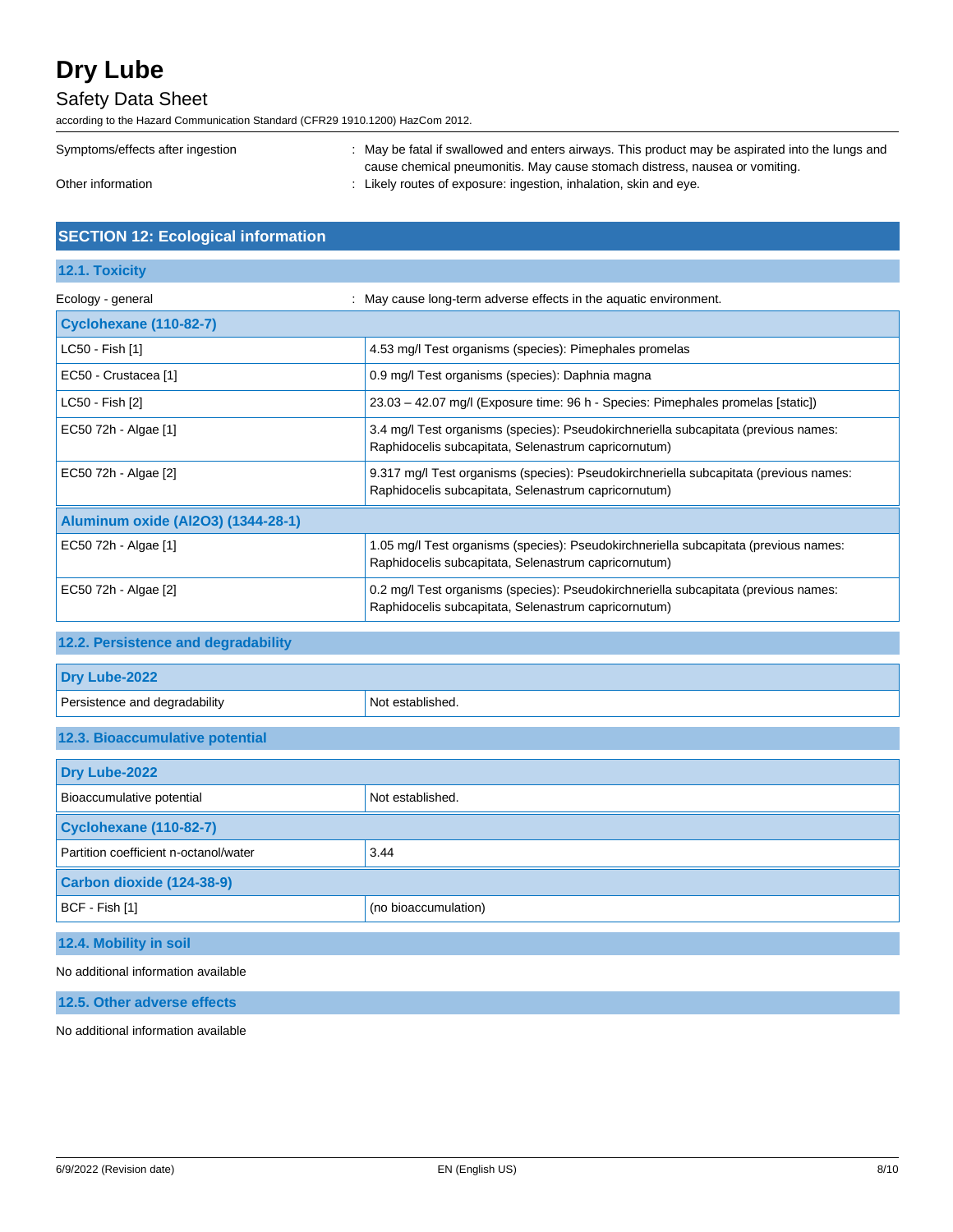## Safety Data Sheet

according to the Hazard Communication Standard (CFR29 1910.1200) HazCom 2012.

| <b>SECTION 13: Disposal considerations</b>                                                                                                                                                                                                                          |                                                                                                                                                                                                                                                 |
|---------------------------------------------------------------------------------------------------------------------------------------------------------------------------------------------------------------------------------------------------------------------|-------------------------------------------------------------------------------------------------------------------------------------------------------------------------------------------------------------------------------------------------|
| 13.1. Disposal methods                                                                                                                                                                                                                                              |                                                                                                                                                                                                                                                 |
| Product/Packaging disposal recommendations<br>Additional information                                                                                                                                                                                                | : This material must be disposed of in accordance with all local, state, provincial, and federal<br>regulations. The generation of waste should be avoided or minimized wherever possible.<br>Flammable vapors may accumulate in the container. |
| <b>SECTION 14: Transport information</b>                                                                                                                                                                                                                            |                                                                                                                                                                                                                                                 |
| In accordance with DOT                                                                                                                                                                                                                                              |                                                                                                                                                                                                                                                 |
| 14.1. UN number                                                                                                                                                                                                                                                     |                                                                                                                                                                                                                                                 |
| DOT NA No                                                                                                                                                                                                                                                           | : UN1950                                                                                                                                                                                                                                        |
| 14.2. UN proper shipping name                                                                                                                                                                                                                                       |                                                                                                                                                                                                                                                 |
| Proper Shipping Name (DOT)                                                                                                                                                                                                                                          | : Aerosols flammable, (each not exceeding 1 L capacity                                                                                                                                                                                          |
| 14.3. Transport hazard class(es)                                                                                                                                                                                                                                    |                                                                                                                                                                                                                                                 |
| <b>DOT</b><br>Transport hazard class(es) (DOT)<br>Hazard labels (DOT)                                                                                                                                                                                               | $\therefore$ 2.1<br>: 2.1                                                                                                                                                                                                                       |
| 14.4. Packing group                                                                                                                                                                                                                                                 |                                                                                                                                                                                                                                                 |
| Packing group (DOT)                                                                                                                                                                                                                                                 | : Not applicable                                                                                                                                                                                                                                |
| <b>14.5. Environmental hazards</b>                                                                                                                                                                                                                                  |                                                                                                                                                                                                                                                 |
| Other information                                                                                                                                                                                                                                                   | : No supplementary information available.                                                                                                                                                                                                       |
| 14.6. Special precautions for user                                                                                                                                                                                                                                  |                                                                                                                                                                                                                                                 |
| Special transport precautions                                                                                                                                                                                                                                       | : Do not handle until all safety precautions have been read and understood.                                                                                                                                                                     |
| <b>DOT</b><br>UN-No.(DOT)<br>DOT Special Provisions (49 CFR 172.102)<br>DOT Packaging Exceptions (49 CFR 173.xxx)<br>DOT Quantity Limitations Passenger aircraft/rail (49 : 75 kg<br>CFR 173.27)<br>DOT Quantity Limitations Cargo aircraft only (49<br>CFR 175.75) | <b>UN1950</b><br>N82 - See 173.306 of this subchapter for classification criteria for flammable aerosols.<br>: 306<br>$: 150$ kg                                                                                                                |
| DOT Vessel Stowage Location<br>DOT Vessel Stowage Other                                                                                                                                                                                                             | : A - The material may be stowed "on deck" or "under deck" on a cargo vessel and on a<br>passenger vessel.<br>: 25 - Protected from sources of heat, 87 - Stow "separated from" Class 1 (explosives) except                                     |

**14.7. Transport in bulk according to Annex II of MARPOL 73/78 and the IBC Code**

Not applicable

Division 14,126 - Segregation same as for Class 9, miscellaneous hazardous materials